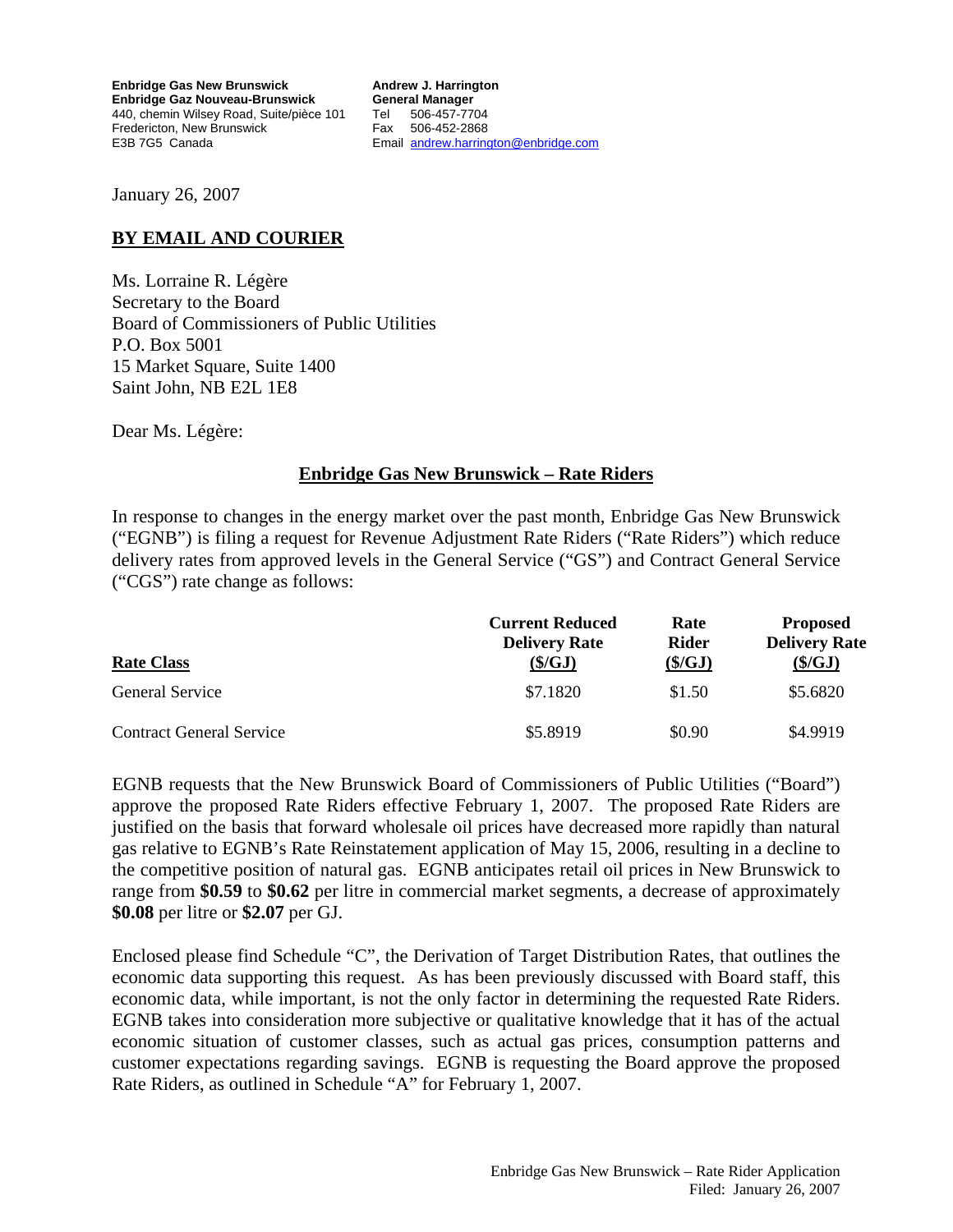### **Customer Communication**

EGNB is proposing customer communication consisting of a short on-bill message and a website posting as outlined in its previous applications. The proposed website notification is attached as Schedule "B".

EGNB has not received any customer requests to date for email notification of rate changes but will continue to present this option to customers.

If you have any questions or require additional information, please call me.

Yours truly,

Andrew J. Harrington, P. Eng General Manager

Enclosures

c.c. Competitive Energy Services, LLC ECNG Limited Partnership Energistics Group Inc. Irving Energy Services Limited Park Fuels Ltd. Superior Propane Inc.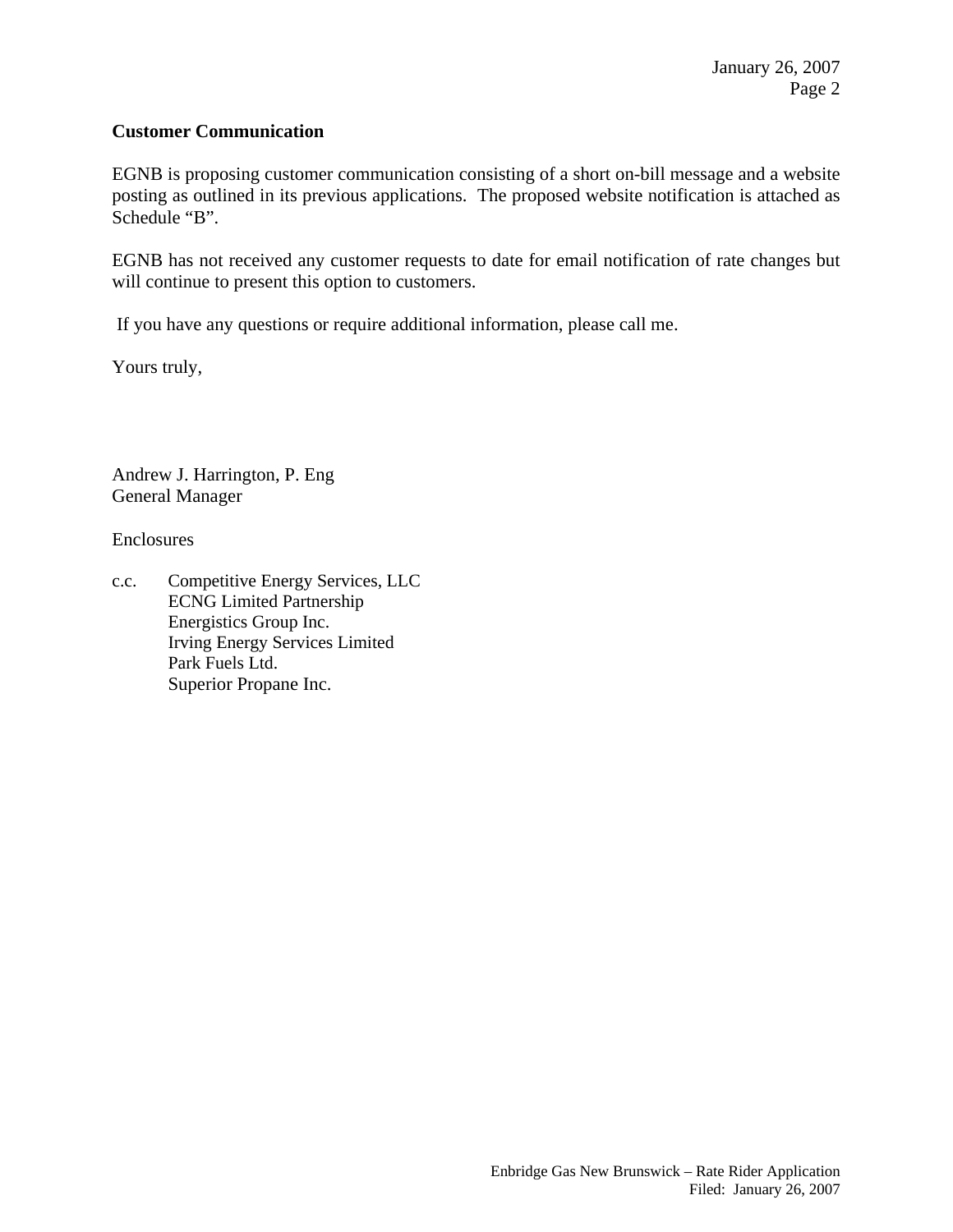## **Schedule "A"**

# **REVENUE ADJUSTMENT RATE RIDER**

The following adjustments shall be applicable to all bills issued on and after February 1, 2007:

| <b>Rate Class</b>                                                                               | <b>Approved</b><br><b>Delivery</b><br>Rate<br>(S/GJ) | Rate<br><b>Reduction</b><br>(S/GJ) | <b>Reduced or</b><br><b>Reinstated</b><br><b>Delivery</b><br>Rate<br>(S/GJ) |
|-------------------------------------------------------------------------------------------------|------------------------------------------------------|------------------------------------|-----------------------------------------------------------------------------|
| <b>Small General Service Residential Electric (SGSRE)</b>                                       | 7.6212                                               | 5.2725                             | 2.3487                                                                      |
| Small General Service Residential Oil (SGSRO)                                                   | 7.6212                                               | 1.0399                             | 6.5813                                                                      |
| <b>Small General Service Commercial (SGSC)</b>                                                  | 7.6212                                               | 1.3017                             | 6.3195                                                                      |
| General Service (GS)                                                                            | 7.1820                                               | 1.5000                             | 5.6820                                                                      |
| <b>Contract General Service (CGS)</b>                                                           | 5.8919                                               | 0.9000                             | 4.9919                                                                      |
| Contract Large General Service LFO (CLGS-LFO)<br>(for the first 33,000 GJs delivered per month) | 2.3910                                               | 0.00                               | 2.3910                                                                      |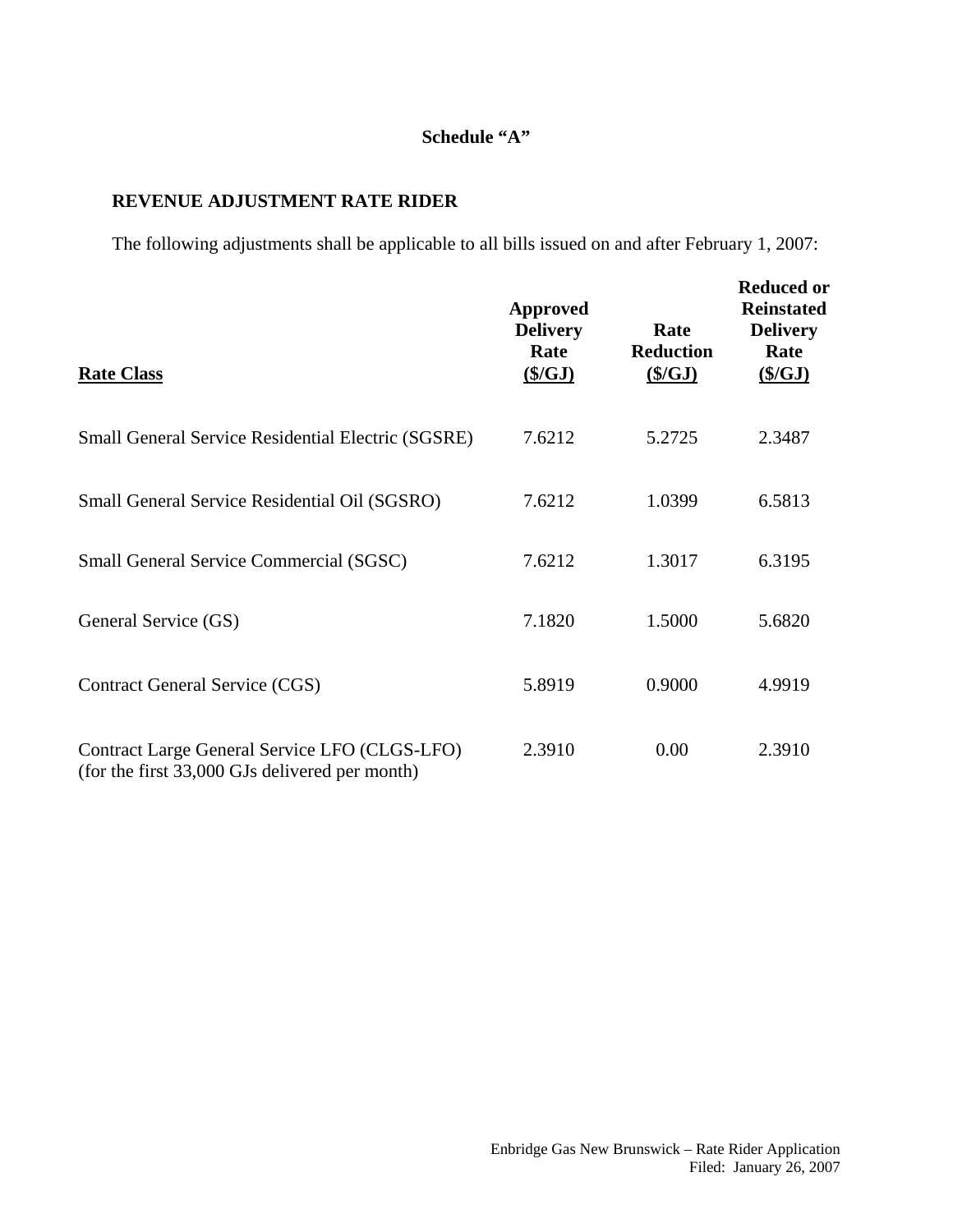

#### **Schedule "B"**

### **Notice of Rate Adjustments**

 $\overline{a}$ 

**Enbridge Gas New Brunswick (EGNB) would like to advise you, our valued customer, of changes to our distribution rates, effective February 1, 2007**. EGNB has received approval from the Board of Commissioners of Public Utilities of New Brunswick to adjust natural gas delivery charges.

There are three charges that determine your total cost of natural gas. The first is the monthly customer or demand charge which is not being adjusted. The second is the delivery charge which is decreasing. The third, and the largest component of your total natural gas cost, is the charge for supply of the natural gas commodity.

EGNB delivers natural gas to customers at rates which are based on local market conditions targeted to provide savings against alternate energy products. Over the past month, **oil prices have decreased to a greater extent than natural gas commodity prices.** Based on these changes, EGNB has received approval to decrease delivery charges in the General Service ("GS") and Contract General Service ("CGS") rate classes. These changes are outlined in the table below.

| <b>RATE CLASS</b>                       | <b>Customer or</b><br><b>Demand</b><br><b>Charge</b> | <b>Approved</b><br><b>Delivery</b><br><b>Charge</b><br>$(\frac{C}{2})$ | <b>February 2007</b><br><b>Adjusted</b><br><b>Delivery Charge</b><br>$(\frac{C}{2})$ |
|-----------------------------------------|------------------------------------------------------|------------------------------------------------------------------------|--------------------------------------------------------------------------------------|
| <b>General Service</b><br>(GS)          | \$16.00/month                                        | 7.1820                                                                 | 5.6820                                                                               |
| <b>Contract General Service</b><br>CGS) | \$5.20/GJ                                            | 5.8919                                                                 | 4.9919                                                                               |

#### **Natural Gas Distribution Charges as of February 1, 2007**

Enbridge Gas New Brunswick provides safe, reliable distribution of natural gas. The price that EGNB charges for the distribution of natural gas is regulated by the Board of Commissioners of Public Utilities of New Brunswick and can only change with their approval. <sup>[1](#page-3-0)</sup> The price is based on market conditions and may increase or decrease significantly over time. If you wish to receive notification of distribution rate changes in the future by email, please email us at [egnb\\_mailbox@egnb.enbridge.com](mailto:egnb_mailbox@egnb.enbridge.com). For more information about EGNB, these delivery rate adjustments or the current price for supply of Enbridge Utility Gas, call toll free at 1-800-994-2762 or visit [www.amazingenergy.ca.](http://www.amazingenergy.ca/)

<span id="page-3-0"></span> $1$  This applies only to the customer or demand charge and delivery charge, which together constitute the distribution charge.